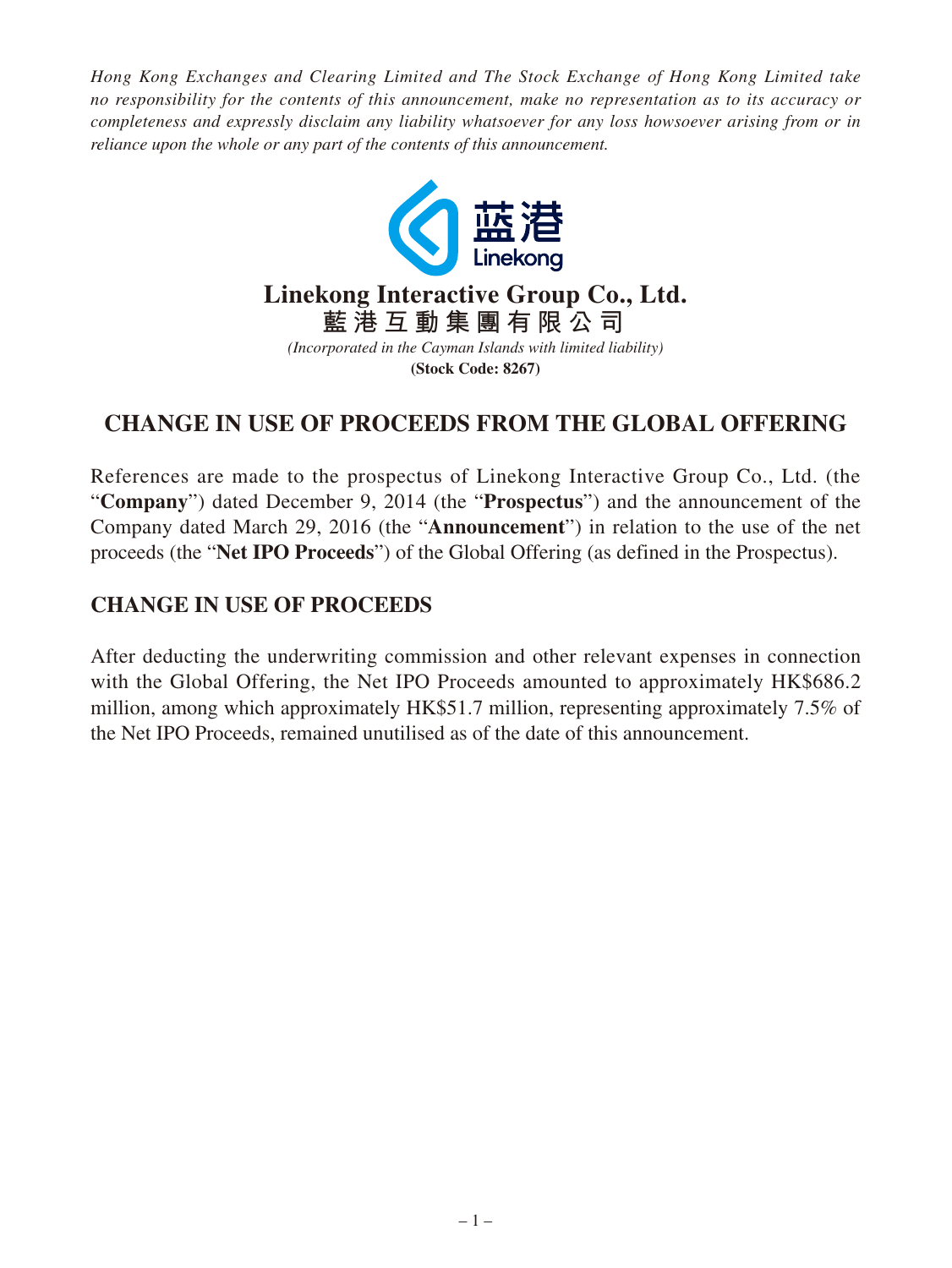On June 29, 2021, the board of directors of the Company (the "**Board**") resolved to reallocate and change the use of the unutilised Net IPO Proceeds as follow:

|                                                                                                                                                                                                            | <b>Original</b><br>allocation of<br><b>IPO</b> Proceeds <sup>1</sup><br>HK\$ million | <b>Amount</b><br>unutilised as of<br>the date of this<br>announcement<br>(before<br>reallocation)<br>HK\$ million | Change in<br>allocation<br>HK\$ million | New allocation<br>of IPO<br><b>Proceeds</b><br>HK\$ million | <b>Amount</b><br>unutilised as of<br>the date of this<br>announcement<br>(after<br>reallocation)<br>HK\$ million | <b>Expected</b><br>timeline for<br>full utilisation <sup>2</sup> |
|------------------------------------------------------------------------------------------------------------------------------------------------------------------------------------------------------------|--------------------------------------------------------------------------------------|-------------------------------------------------------------------------------------------------------------------|-----------------------------------------|-------------------------------------------------------------|------------------------------------------------------------------------------------------------------------------|------------------------------------------------------------------|
| Overseas expansions (expanding our business                                                                                                                                                                |                                                                                      |                                                                                                                   |                                         |                                                             |                                                                                                                  |                                                                  |
| in overseas markets)<br>Potential strategic acquisition or investment<br>in companies in online game or related                                                                                            | 137.2                                                                                | $\theta$                                                                                                          |                                         | 137.2                                                       | $\boldsymbol{0}$                                                                                                 |                                                                  |
| businesses                                                                                                                                                                                                 | 68.6                                                                                 | 8.9                                                                                                               | $-8.9$                                  | 59.7                                                        | $\boldsymbol{0}$                                                                                                 |                                                                  |
| Potential strategic acquisition or investment<br>in companies in game business, film<br>(movie and drama) business or related                                                                              |                                                                                      |                                                                                                                   |                                         |                                                             |                                                                                                                  | <b>Before</b><br>December 31,                                    |
| businesses                                                                                                                                                                                                 |                                                                                      | $\theta$                                                                                                          | $+8.9$                                  | 8.9                                                         | 8.9                                                                                                              | 2022                                                             |
| Creating pan-entertainment environment<br>Licensing more high quality games with<br>different genres and themes from Chinese<br>and overseas game developers and the                                       | 157.8                                                                                |                                                                                                                   |                                         | 157.8                                                       | $\theta$                                                                                                         |                                                                  |
| operation of such games<br>Research and development of games, the<br>operation of existing and brand new self-<br>developed games, and the purchase of<br>intellectual property rights of popular          | 68.6                                                                                 | $\theta$                                                                                                          |                                         | 68.6                                                        | $\boldsymbol{0}$                                                                                                 |                                                                  |
| entertainment content<br>Enhancing game development capability,<br>developing and operating new games,<br>distributing and operating high quality<br>games developed by third parties and                  | 137.2                                                                                | $\theta$                                                                                                          |                                         | 137.2                                                       | $\boldsymbol{0}$                                                                                                 | Before                                                           |
| accumulation of intellectual property                                                                                                                                                                      |                                                                                      |                                                                                                                   |                                         |                                                             |                                                                                                                  | December 31,                                                     |
| rights of game contents                                                                                                                                                                                    |                                                                                      |                                                                                                                   | $+20.7$                                 | 20.7                                                        | 20.7                                                                                                             | 2022                                                             |
| Providing funding for our working capital                                                                                                                                                                  |                                                                                      |                                                                                                                   |                                         |                                                             |                                                                                                                  |                                                                  |
| and other general corporate purposes<br>Investing in our technology platform,<br>including developing and improving our<br>game development tools and purchase of<br>commercialized game engines developed | 34.3                                                                                 |                                                                                                                   |                                         | 34.3                                                        | $\boldsymbol{0}$                                                                                                 |                                                                  |
| by third parties<br>Mastering user usage flow entry point via                                                                                                                                              | 34.3                                                                                 | 5.3                                                                                                               | $-5.3$                                  | 29.0                                                        | $\boldsymbol{0}$                                                                                                 |                                                                  |
| developing intellectual hardware and<br>mobile phone software<br>Development of and investment in movies                                                                                                   | 48.2                                                                                 | 37.5                                                                                                              | $-37.5$                                 | 10.7                                                        | $\boldsymbol{0}$                                                                                                 |                                                                  |
| and dramas and accumulation of<br>intellectual property rights of movie and<br>drama contents                                                                                                              |                                                                                      |                                                                                                                   | $+22.1$                                 | 22.1                                                        | 22.1                                                                                                             | Before<br>December 31,<br>2022                                   |
|                                                                                                                                                                                                            |                                                                                      |                                                                                                                   |                                         |                                                             |                                                                                                                  |                                                                  |
| <b>Total</b>                                                                                                                                                                                               | 686.2                                                                                | 51.7                                                                                                              |                                         | 686.2                                                       | 51.7                                                                                                             |                                                                  |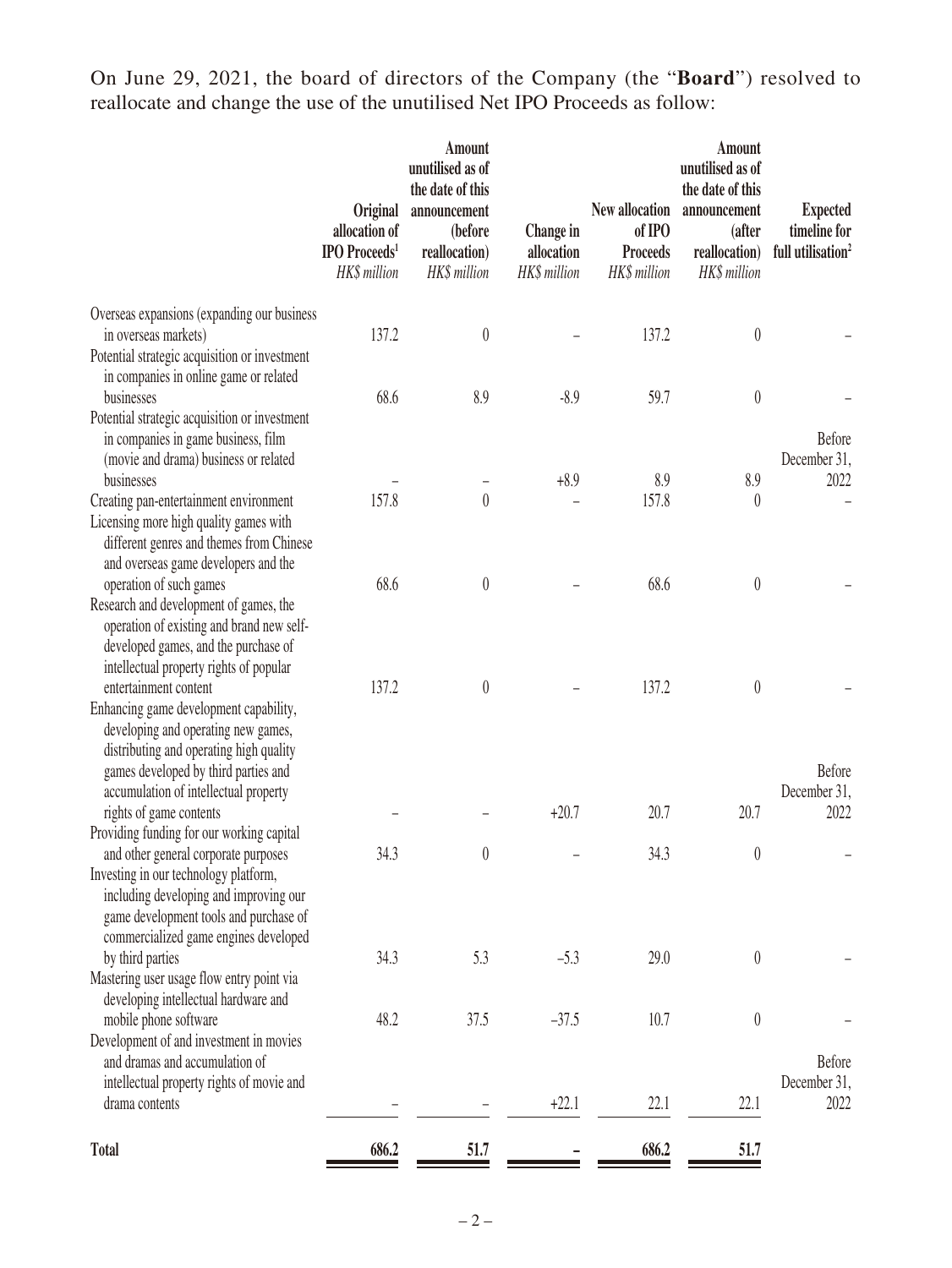## *Notes:*

- 1. The use of Net IPO Proceeds as announced in the Announcement.
- 2. Based on the Board's current estimation and plan, which is subject to change depending on future market conditions and market developments. Actual utilisation will be published in the periodic reports of the Company.

## **REASONS FOR CHANGE IN USE OF NET IPO PROCEEDS**

The Group has already developed a user platform for mastering user flow and acquired third party game engines with the Net IPO Proceeds. After careful evaluation, the Board considers that the current user platform and game engines used by the Group are sufficient for the Group's current operation and resolved to reallocate the unutilised Net IPO Proceeds for more effective use of resources of the Company.

Since developing the pan-entertainment business as announced in the Announcement and after years of cultivation, the Group achieved sound results in its film (movie and drama) business and the Board resolved to reallocate HK\$22.1 million of the unutilised Net IPO Proceeds to increase its capital investment in the business segment for development of and investment in movies and dramas to further accumulate intellectual property rights of movie and drama contents.

Leveraging on its years of experience in the game industry, the Group planned to further enhance its game development capability to roll out high quality competitive games as well as distributing and operating high quality games developed by third parties, to develop both the domestic and the overseas game market and alleviate the phenomenon of ageing of existing games of the Group and to further accumulate intellectual property rights of game contents. The Board resolved to reallocate HK\$20.7 million of the unutilised Net IPO Proceeds for such purpose.

The Board further resolved to expand the intended use of the remaining HK\$8.9 million of the unutilised Net IPO Proceeds, being strategic acquisition or investment in companies in online game or related businesses, to include companies in film (movies and dramas) businesses given the Group is now principally engaged in both the game business and the film business.